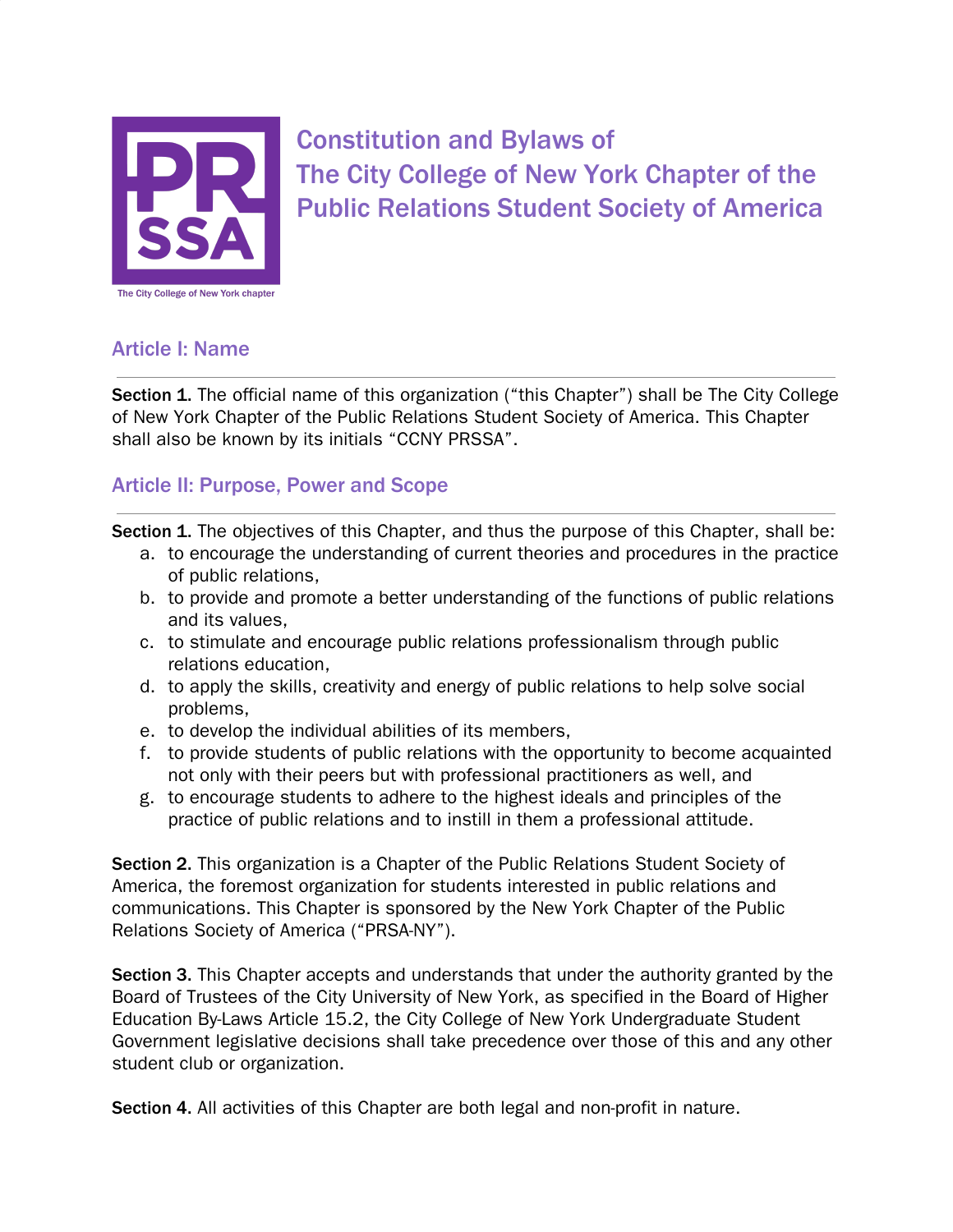#### Article III: Membership

Section 1. Membership shall comprise of undergraduate students attending CCNY who are either:

- a. majoring in advertising and public relations,
- b. planning on applying for the advertising and public relations program, or
- c. demonstrating an interest in public relations or communications.

Section 2. Membership will not be based on or refused to anyone for reasons of race, color, sex, religion, national origin, sexual orientation, physical or mental disability, or age.

Section 3. Only those students enrolled in CCNY shall be eligible for membership.

Section 4. To become a member, a person must adhere to the Chapter's objectives as per Article II, Section 1 of this Constitution and pay the required dues as per Article VIII of this Constitution. The number of persons who may be members shall not be limited.

Section 5. Membership dues shall be the national dues as referenced in Article I, Section 2(a) of PRSSA Bylaws.

a. The process for the collection of dues shall by that as described in Article IX of this Constitution.

Section 6. All expulsions may be appealed by the expelled member to CCNY USG, but until the appeal is decided, the member shall not enjoy neither the rights nor privileges of membership.

#### Article IV: Meetings and Quorum

Section 1. This Chapter shall meet at least once every month that school is in session at a designated location within the campus community.

Section 2. A quorum consisting of two Chapter officers plus one-third of members in good standing is necessary for the transaction of any business.

Section 3. All parliamentary questions not determined by this Constitution, PRSSA Bylaws or PRSA Bylaws shall be decided according to *Robert's Rules of Order Revised*.

#### Article V: Officers

Section 1. The officers of this Chapter shall be President, Vice President, Secretary, Treasurer, Public Relations Director, Historian, National Assembly Delegate and National Assembly Alternate Delegate.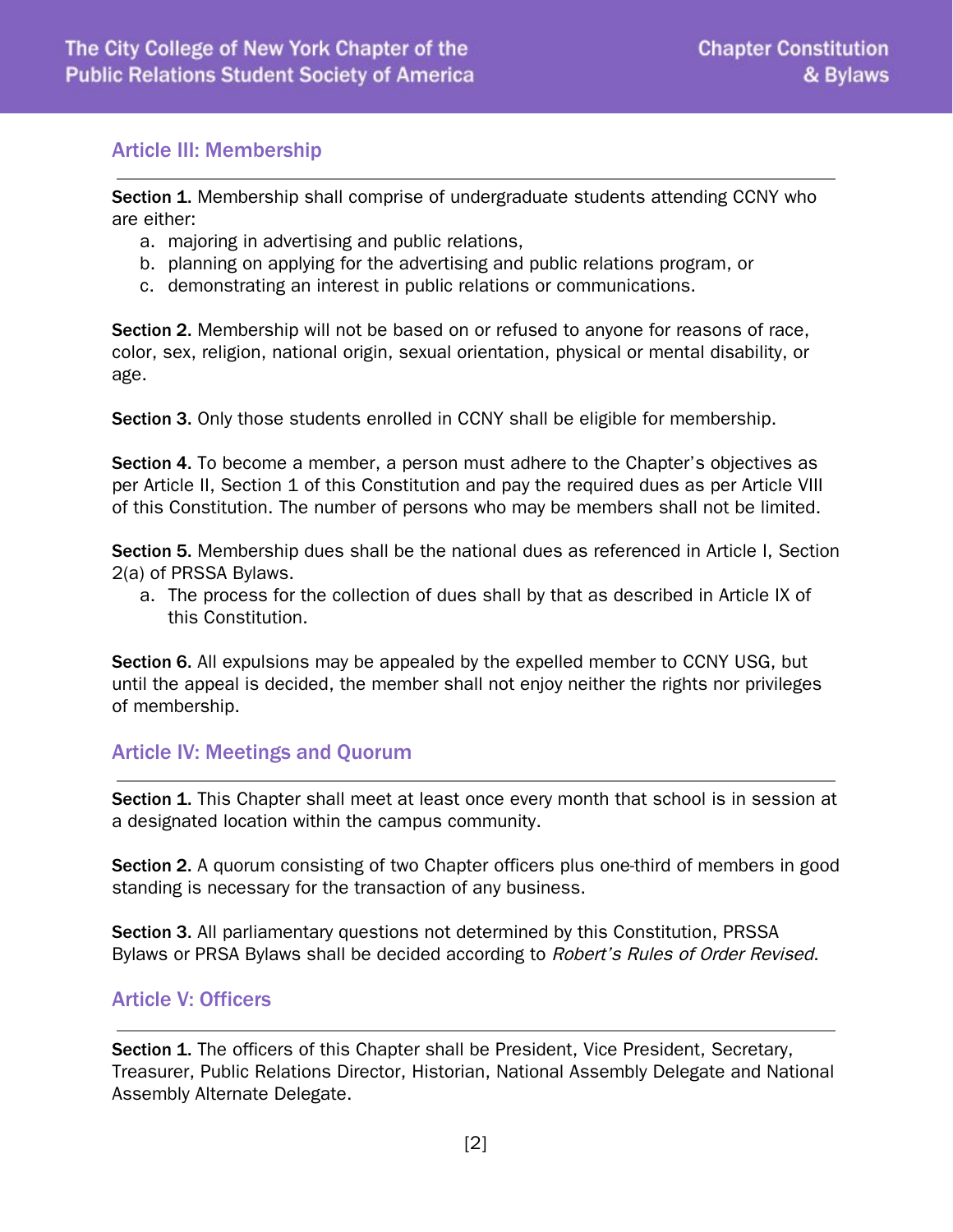Section 2. The duties of these officers shall include but will not be limited to those listed in this section, and such as usually pertain to the offices they hold as described in Article XII, Section 6(b) of PRSSA Bylaws.

- a. The president shall serve as the Chair of general body and executive board meetings of the Chapter. The president shall serve as the primary liaison to both the PRSSA National Committee and PRSA-NY. The president shall also serve as a member of the CCNY Council of the student clubs and organizations. A designee of the president can be selected; declaration of such shall be submitted in writing to CCNY USG.
- b. The vice president shall assume the duties of the president in the absence of the president. The vice president shall also assist with the execution of Chapter events and holding both members and officers accountable. The vice president shall also assist with planning the general body and executive board meetings.
- c. The secretary shall take minutes and handle all correspondence with the Chapter. The secretary shall keep record of Chapter operations, including but not limited to meetings, events and membership. The secretary shall also forward a copy of all approved minutes to CCNY USG.
- d. The treasurer shall collect all dues, maintain whatever account may exist in the CCNY Student Services Corporation Business Office, and shall be responsible for filing the budget requests with CCNY USG. The treasurer shall periodically give an account of the organization's finances to the membership, and the Finance Committee of CCNY USG upon notice of request.
- e. The National Assembly delegate and an alternate shall additionally be elected to represent this Chapter at the PRSSA National Assembly. These delegates may simultaneously hold another office within the Chapter.

Section 3. Other Chapter officers may be elected as necessary to handle local needs. Additionally, standing committees may be elected or appointed as necessary to handle the needs of the Chapter.

# Article VI: Advisors

Section 1. This Chapter shall elect or ratify annually, alongside the election of Chapter officers and for a one-year renewable period, the Faculty Adviser who is either a Member or an Associate Member of PRSA. The Faculty Adviser shall assume office alongside the concurrently elected officers.

- a. The Faculty Adviser shall teach at least one of the public relations courses as required for the establishment of a PRSSA Chapter, as described in Article IX, Section 1(a) of PRSSA Bylaws.
- b. The Faculty Adviser shall be recognized as the official faculty representative in and to this Chapter, and shall act as the official link between the Chapter and PRSA.

Section 2. This Chapter shall elect or ratify annually, alongside the election of Chapter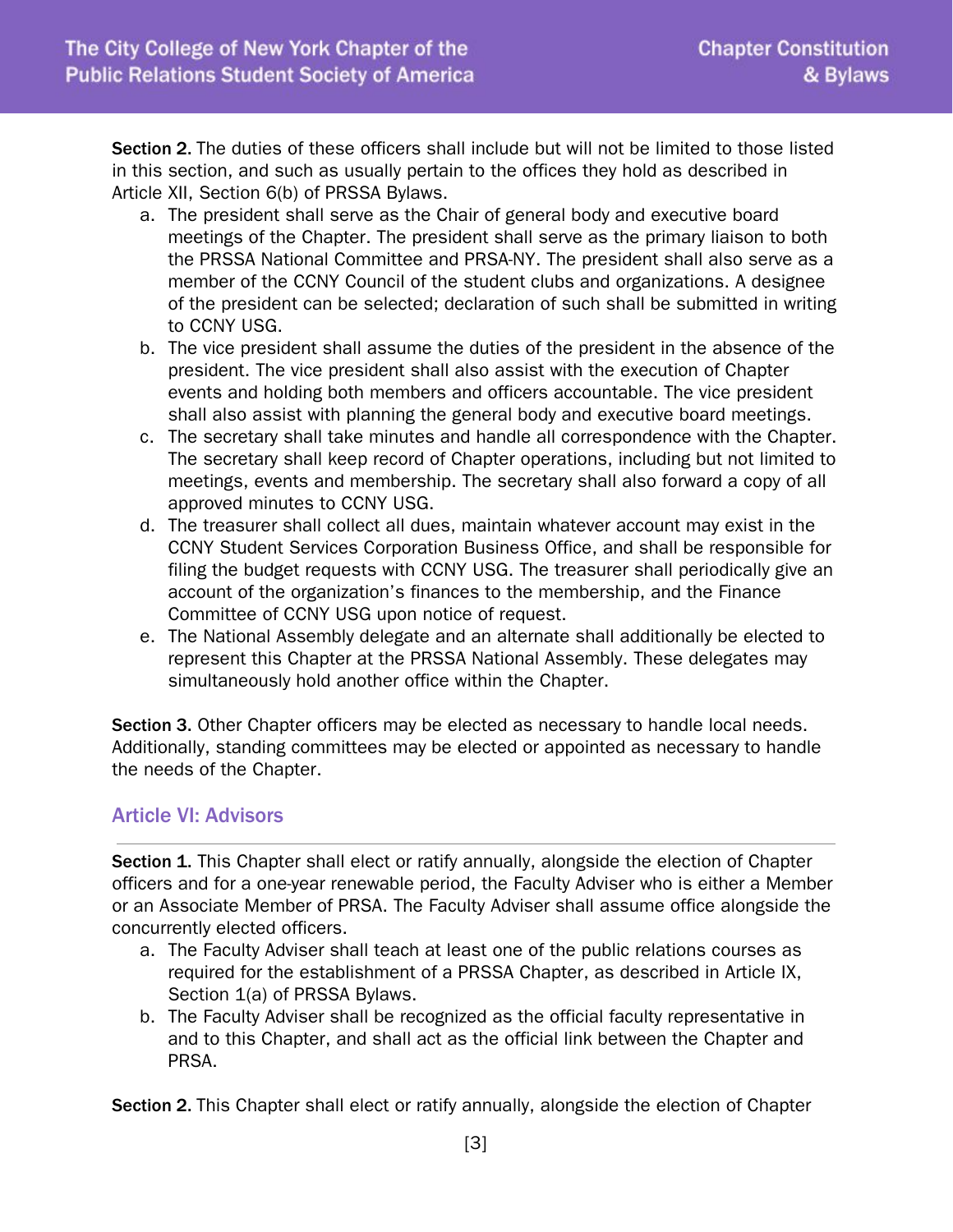officers and for a one-year renewable period, one or two Professional Advisers who are Members of PRSA, at least one of whom must be a Member who has at least five (5) years of professional public relations experience or is Accredited, who shall represent the practice rather than the academic. The elected Professional Adviser(s) shall assume office alongside the concurrently elected officers.

- a. Professional Advisers must be members in good standing with PRSA and may not be associate members.
- b. To facilitate the students' election of Professional Advisers, the officers of PRSA-NY may nominate eligible members of their Chapter annually as possible Professional Advisers and submit the names to this PRSSA Chapter for ratification. While this PRSSA Chapter is not obliged to choose the submitted nominees, any Professional Advisers elected annually must be a Member of PRSA and must agree to volunteer his or her time for the betterment of the students and this PRSSA Chapter.

# Article VII: Elections and Tenure

Section 1. Election of Chapter officers and advisers shall be held before April 15 each year.

a. A quorum as defined in Article IV, Section 2 of this Constitution is required to hold elections. A simple majority vote of the quorum present is required for election to office.

Section 2. The tenure for Chapter officers shall be one year.

a. Officers shall take office at the conclusion of a meeting to be held on a weekday no later than the last full week before the final examination period of the spring semester.

Section 3. Any Chapter officer may be removed by a two-thirds vote of the entire Chapter membership during a special meeting held for this purpose.

- 1. Petition for removal must be submitted to all parties concerned at least three weeks in advance of a special convocation of the Chapter and all parties concerned shall have the opportunity to present their cases. Grounds for removal shall be intentional misconduct so as to bring discredit to PRSSA or PRSA, dereliction of assigned duties, intentional violation of PRSSA Bylaws or this Constitution, and/or failure to maintain acceptable academic standards.
- 2. Proceedings in such cases shall be confidential.
- 3. A removed officer shall be replaced by one elected by a plurality vote of the Chapter membership.

# Article VIII: National and Chapter Dues

Section 1. National dues shall be collected from each member by the Treasurer at the outset of each academic semester and sent to PRSSA Headquarters not later than